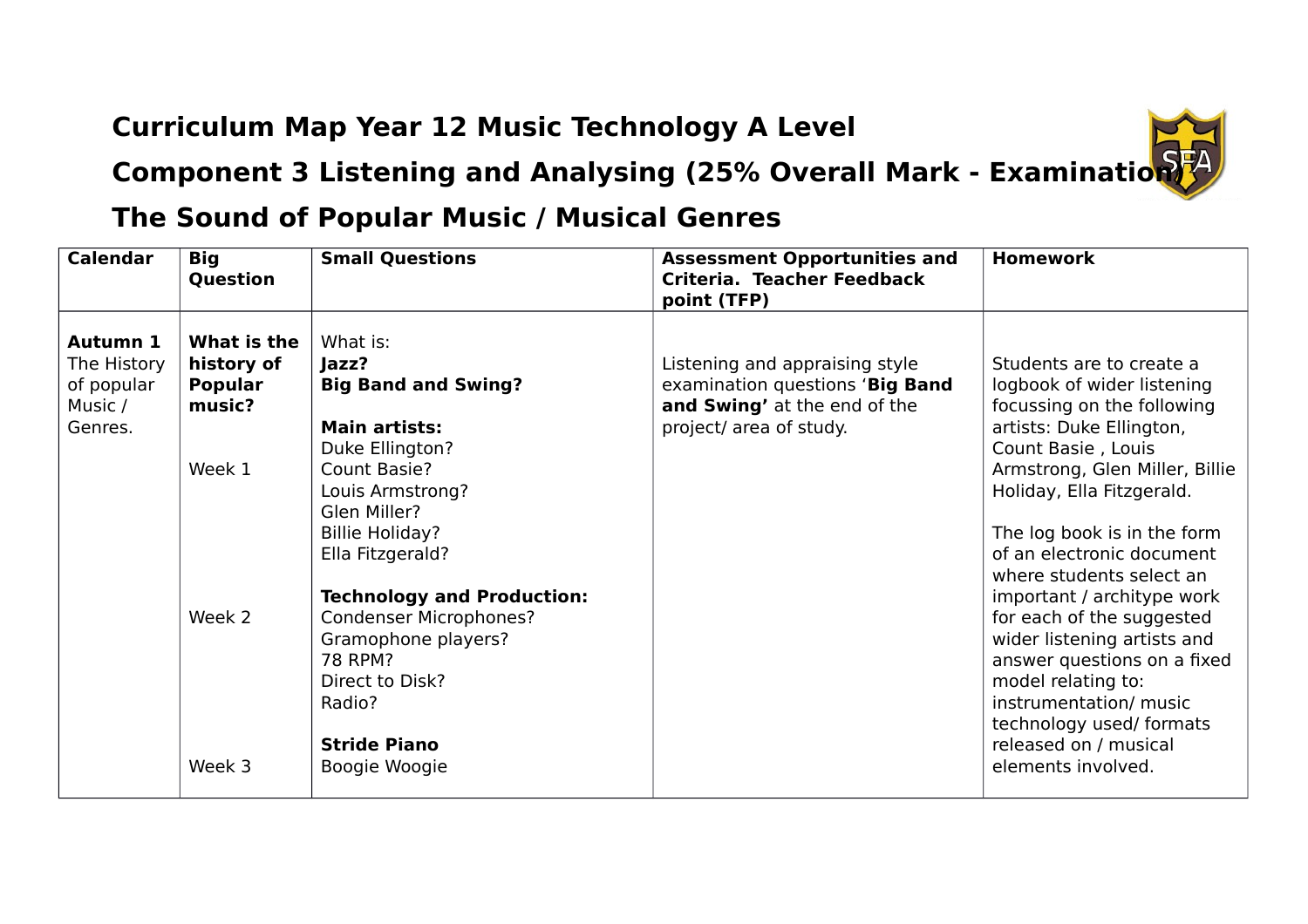|        | <b>Gypsy Jazz</b>                  |                                        | The homework listening         |
|--------|------------------------------------|----------------------------------------|--------------------------------|
|        | Dates?                             | Listening and appraising style         | augments the listening         |
|        | Instrumentation?                   | examination questions 'Boogie/         | time available in class and is |
|        | Influences?                        | Gypsy Jazz' at the end of the          | a vital part of developing a   |
| Week 4 |                                    | project/ area of study.                | wider understanding of         |
|        | <b>Main Artists:</b>               |                                        | selection of works from each   |
|        | Django Reinhardt                   |                                        | area of study.                 |
|        | Stephane Grappelli                 |                                        |                                |
|        |                                    |                                        | Students are to create a       |
|        | <b>Bebop</b>                       |                                        | logbook of wider listening     |
| Week 5 | Dates?                             |                                        | focussing on the following     |
|        | Instrumentation?                   | Listening and appraising style         | artists:                       |
|        | Influences?                        | examination questions 'Bebop' at       | Reinhardt & Grappelli.         |
|        | Artists?                           | the end of the project/ area of study. |                                |
| Week 6 | Charlie Parker, Dizzy Gillespie,   |                                        |                                |
|        | <b>Thelonious Monk and Coleman</b> |                                        | Students are to create a       |
|        | <b>Hawkins</b>                     |                                        | logbook of wider listening     |
|        |                                    |                                        | focussing on the following     |
| Week 7 | <b>Cool Jazz</b>                   | Listening and appraising style         | artists:                       |
|        | Dates?                             | examination questions 'Cool Jazz'      | Charlie Parker, Dizzy          |
|        | Instrumentation?                   | at the end of the project/ area of     | Gillespie, Thelonious Monk     |
|        | Influences?                        | study.                                 | and Coleman Hawkins.           |
|        | Artists?                           |                                        |                                |
|        | Mile Davis, Gerry Mulligan, Dave   |                                        | Students are to create a       |
|        | <b>Brubeck and Bill Evans?</b>     |                                        | logbook of wider listening     |
|        |                                    |                                        | focussing on the following     |
| Week 8 | <b>Free Jazz</b>                   |                                        | artists:                       |
|        | Dates?                             | Listening and appraising style         | Mile Davis, Gerry Mulligan,    |
|        | Instrumentation?                   | examination questions 'Free Jazz'      | Dave Brubeck and Bill          |
|        | Influences?                        | at the end of the project/ area of     | Evans.                         |
|        | Artists?                           | study.                                 |                                |
|        | Ornette Coleman, John Coltrane,    |                                        |                                |
|        | Charles Mingus, Archie Shepp and   |                                        |                                |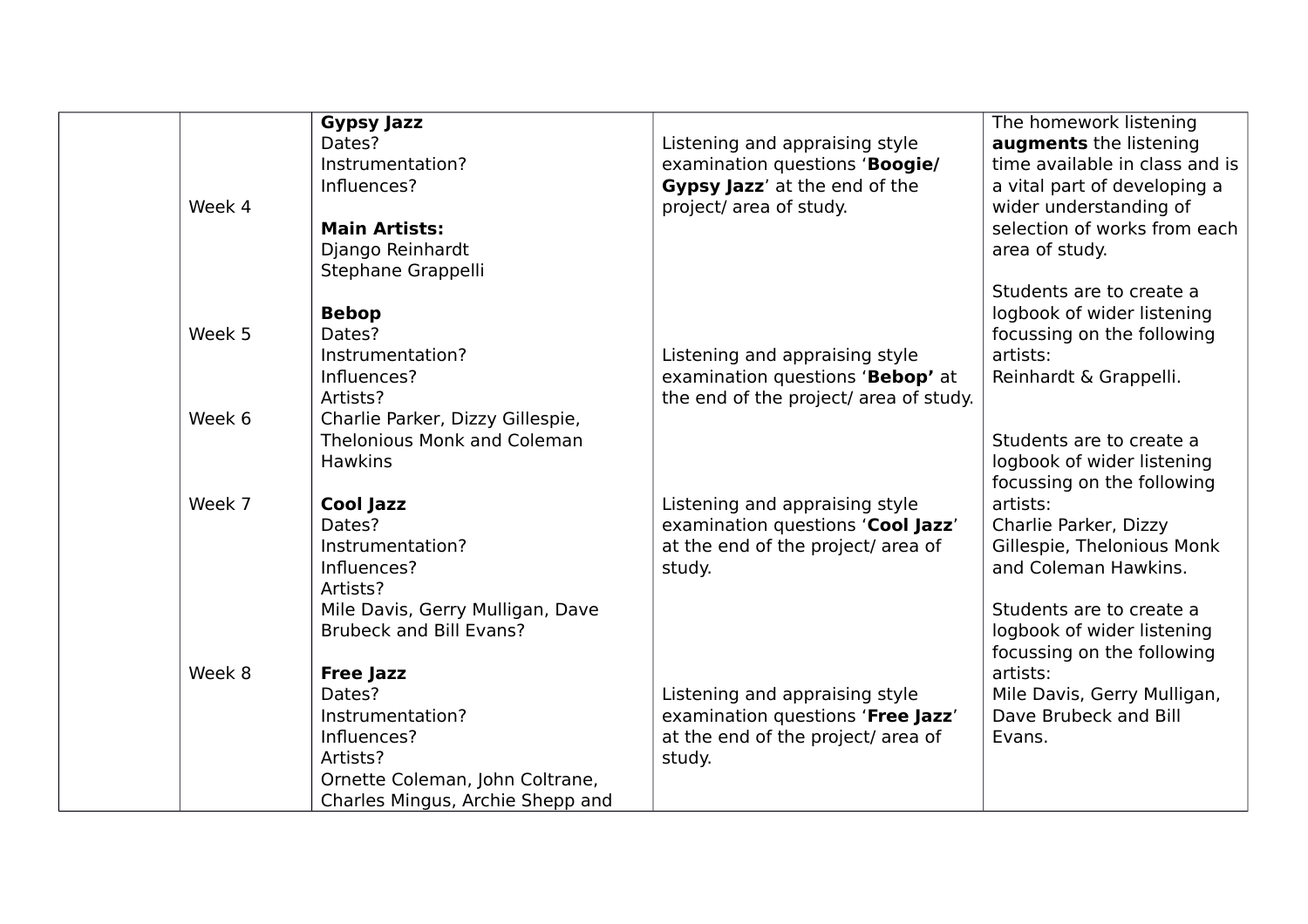|         | Sun Ra.                          |                                       | Students are to create a   |
|---------|----------------------------------|---------------------------------------|----------------------------|
| Week 9  |                                  |                                       | logbook of wider listening |
|         | Latin Jazz                       |                                       | focussing on the following |
|         | Dates?                           | Listening and appraising style        | artists:                   |
|         | Instrumentation?                 | examination questions 'Latin and      | Ornette Coleman, John      |
|         | Influences?                      | Fusion Jazz' at the end of the        | Coltrane, Charles Mingus,  |
|         | Artists?                         | project/ area of study.               | Archie Shepp and Sun Ra.   |
| Week 10 |                                  |                                       |                            |
|         | <b>Jazz Fusion</b>               |                                       |                            |
|         | Dates?                           |                                       |                            |
|         | Instrumentation?                 |                                       |                            |
|         | Influences?                      |                                       |                            |
|         | Artists?                         |                                       |                            |
| Week 11 |                                  |                                       |                            |
|         | <b>Blues Music?</b>              |                                       |                            |
|         |                                  |                                       |                            |
|         | Dates?                           | Listening and appraising style        |                            |
|         | Instrumentation?                 | examination questions 'Blues          |                            |
|         | Influences?                      | Music' at the end of the project/     |                            |
| Week 12 |                                  | area of study.                        |                            |
|         | <b>Early acoustic Blues</b>      |                                       |                            |
|         | Dates?                           |                                       |                            |
|         | Instrumentation?                 |                                       | Students are to create a   |
|         | Influences?                      |                                       | logbook of wider listening |
|         | Artists?                         |                                       | focussing on the following |
|         | Robert Johnson, John Lee Hooker, |                                       | artists:                   |
|         | Lead Belly, Tampa Red, Big Joe   |                                       | Robert Johnson, John Lee   |
| Week 13 | <b>Williams and Bessie Smith</b> |                                       | Hooker, Lead Belly, Tampa  |
|         |                                  |                                       | Red, Big Joe Williams and  |
|         | <b>Electric Blues</b>            |                                       | <b>Bessie Smith</b>        |
|         | Dates?                           | Listening and appraising style        |                            |
|         | Instrumentation?                 | examination questions 'Electric       |                            |
|         | Influences?                      | <b>Blues Music'</b> at the end of the |                            |
|         | Artists?                         | project/ area of study.               |                            |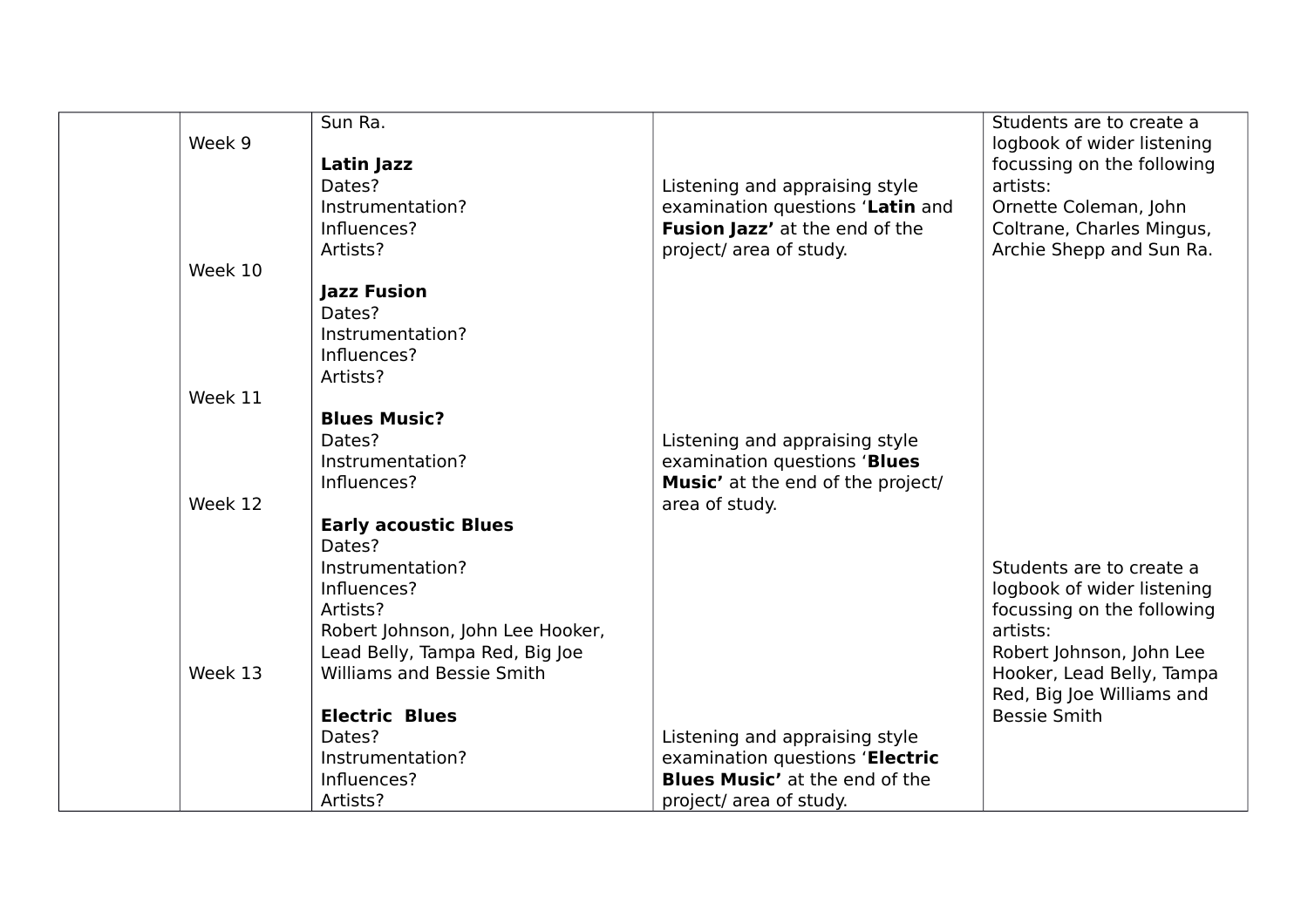|         | Muddy Waters, Buddy Guy, T-Bone        |                                           |                               |
|---------|----------------------------------------|-------------------------------------------|-------------------------------|
| Week 14 | Walker, How'lin Wolf, Elmore James     |                                           |                               |
|         | and B. B. King                         |                                           | Students are to create a      |
|         |                                        |                                           |                               |
|         |                                        |                                           | logbook of wider listening    |
|         | Independent 1950s record               |                                           | focussing on the following    |
| Week 15 | <b>Companies:</b>                      |                                           | artists:                      |
|         | Sun Studio/ Chess Records and          |                                           | Muddy Waters, Buddy Guy,      |
|         | Atlantic Records.                      |                                           | T-Bone Walker, How'lin Wolf,  |
|         |                                        |                                           | Elmore James and B. B. King   |
|         | <b>Rhythm and Blues</b>                | Listening and appraising style            |                               |
|         | Dates?                                 | examination questions 'Rhythm             |                               |
|         | Instrumentation?                       | and <b>Blues</b> Music' at the end of the |                               |
|         | Influences?                            | project/ area of study.                   |                               |
|         | Artists?                               |                                           |                               |
| Week 16 | Ray Charles, Ruth Brown, The           |                                           |                               |
|         | Drifters, Ben E. King and Sam Cooke    |                                           |                               |
| Week 17 |                                        |                                           | Students are to create a      |
|         |                                        |                                           |                               |
|         |                                        |                                           | logbook of wider listening    |
|         |                                        |                                           | focussing on the following    |
|         |                                        |                                           | artists:                      |
|         | Rock 'n' Roll                          |                                           | Ray Charles, Ruth Brown,      |
|         | Dates?                                 | Listening and appraising style            | The Drifters, Ben E. King and |
|         | Instrumentation?                       | examination questions 'Rock and           | Sam Cooke                     |
|         | Influences?                            | <b>Roll Music' at the end of the</b>      |                               |
|         | Artists?                               | project/ area of study.                   |                               |
|         | Bill Haley, Little Richard, Chuck      |                                           |                               |
|         | Berry, Elvis Presley, Jerry Lee Lewis, |                                           |                               |
|         | Bo Diddley and Cliff Richard.          |                                           |                               |
|         |                                        |                                           | Students are to create a      |
|         |                                        |                                           | logbook of wider listening    |
|         |                                        |                                           | focussing on the following    |
|         |                                        |                                           | artists:                      |
|         |                                        |                                           |                               |
|         |                                        |                                           | Bill Haley, Little Richard,   |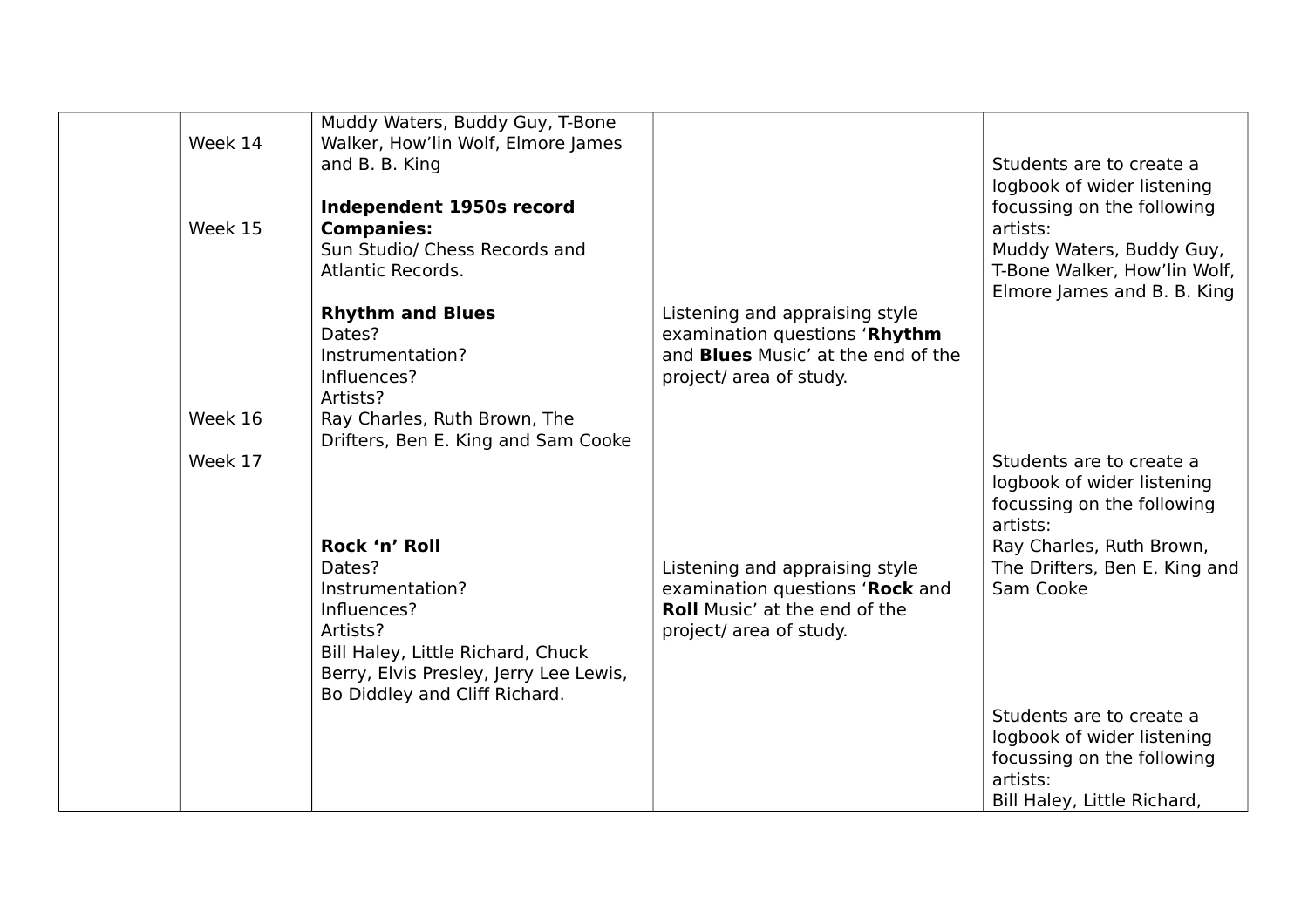|          |         |                                             |                                   | Chuck Berry, Elvis Presley, |
|----------|---------|---------------------------------------------|-----------------------------------|-----------------------------|
|          |         |                                             |                                   | Jerry Lee Lewis, Bo Diddley |
|          |         |                                             |                                   | and Cliff Richard.          |
|          |         |                                             |                                   |                             |
|          |         |                                             |                                   |                             |
| Autumn 2 | Week 18 | <b>Britain in the 1960s</b>                 | Listening and appraising style    | Students are to create a    |
|          |         | Dates?                                      | examination questions 'Britain in | logbook of wider listening  |
|          |         | Instrumentation?                            | the 1960's' at the end of the     | focussing on the following  |
|          |         | Influences?                                 | project/ area of study.           | artists:                    |
|          |         | Artists?                                    |                                   | The Rollin Stones, The Who, |
|          |         | <b>The Beatles</b> $\sim$ Please Please me. |                                   | The Kinks, The Small Faces, |
|          | Week 19 | Hard Day's Night, Help, Rubber Soul,        |                                   | The Animals, The Hollies,   |
|          |         | Revolver, Sgt. Pepper's Lonely Heart        |                                   | The Spenser Davis Group,    |
|          |         | Club Band, Magical Mystery Tour, The        |                                   | The Yardbirds and The       |
|          |         | White Album, Abbey Road, Let it Be.         |                                   | Moody Blues.                |
|          |         |                                             |                                   |                             |
|          | Week 20 | The Rollin Stones, The Who, The             |                                   |                             |
|          |         | Kinks, The Small Faces, The Animals,        |                                   |                             |
|          | Week 21 | The Hollies, The Spenser Davis              |                                   |                             |
|          |         | Group, The Yardbirds and The Moody          |                                   |                             |
|          |         | Blues.                                      |                                   |                             |
|          |         |                                             |                                   |                             |
|          |         |                                             |                                   |                             |
|          | Week 22 |                                             |                                   |                             |
|          |         | <b>Psychedelic Rock</b>                     | Listening and appraising style    |                             |
|          |         | Dates?                                      | examination questions             | Students are to create a    |
|          |         | Instrumentation?                            | 'Psychedelic Rock' at the end of  | logbook of wider listening  |
|          |         | Influences?                                 | the project/ area of study.       | focussing on the following  |
|          |         | Artists?                                    |                                   | artists:                    |
|          |         | The Grateful Dead, The Doors, Frank         |                                   | The Grateful Dead, The      |
|          |         | Zappa, Tangerine Dream and                  |                                   | Doors, Frank Zappa,         |
|          |         | Hawkwind                                    |                                   | Tangerine Dream and         |
|          |         |                                             |                                   |                             |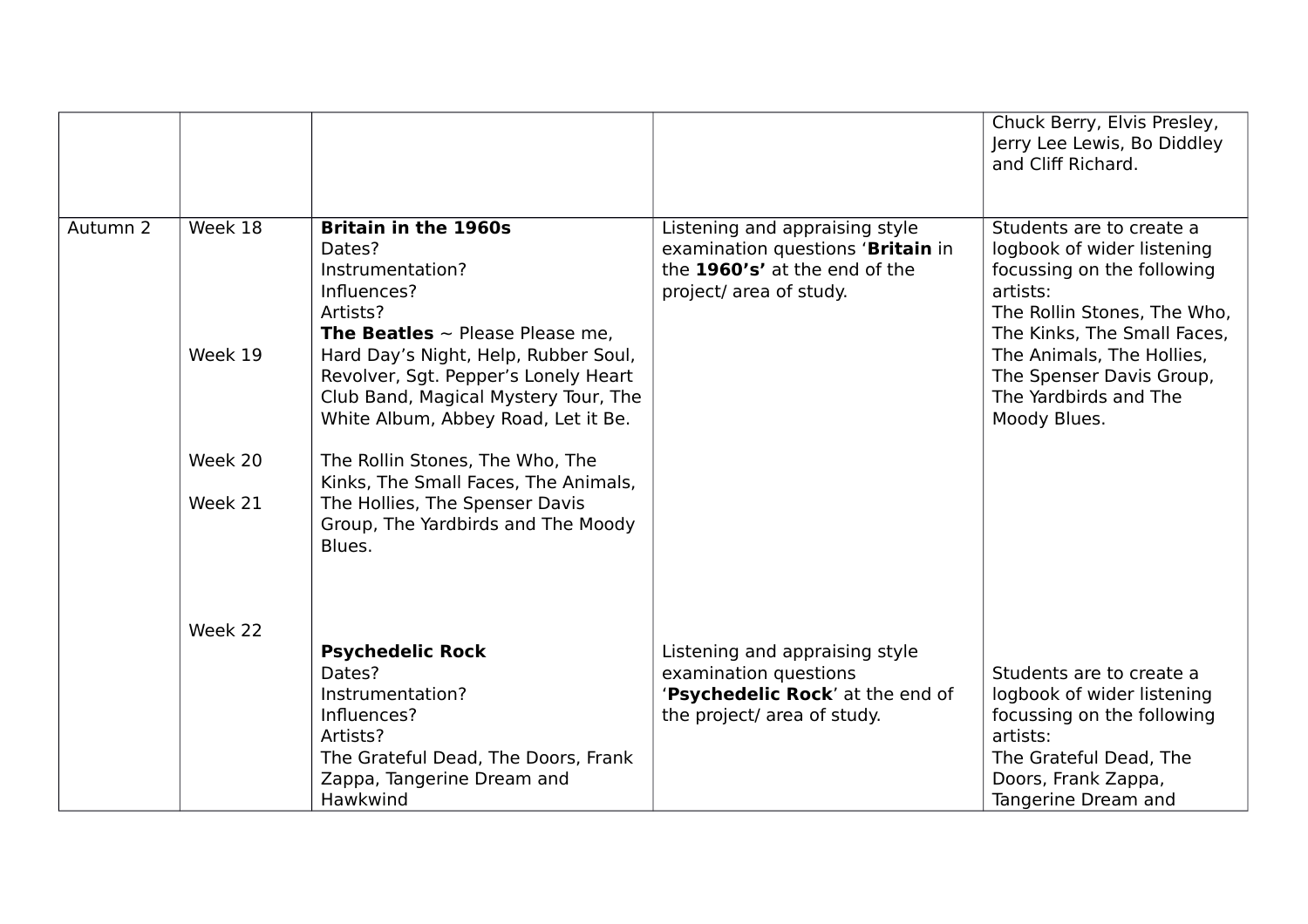| Week 23 |                                                                                                                                                                                                                |                                                                                                                             | Hawkwind                                                                                                                                                                                                            |
|---------|----------------------------------------------------------------------------------------------------------------------------------------------------------------------------------------------------------------|-----------------------------------------------------------------------------------------------------------------------------|---------------------------------------------------------------------------------------------------------------------------------------------------------------------------------------------------------------------|
| Week 24 | <b>Progressive Rock</b><br>Dates?<br>Instrumentation?<br>Influences?<br>Artists?<br>Pink Floyd, Yes, Genesis, Jethro Tull,<br>Soft Machine, The Blues and Emerson<br>Lake and Palmer.                          | Listening and appraising style<br>examination questions<br>'Progressive Rock' at the end of<br>the project/ area of study.  | Students are to create a<br>logbook of wider listening<br>focussing on the following<br>artists: Pink Floyd, Yes,<br>Genesis, Jethro Tull, Soft<br>Machine, The Blues and<br>Emerson Lake and Palmer.               |
| Week 25 | <b>Heavy Rock</b><br>Dates?<br>Instrumentation?<br>Influences?<br>Artists?<br>Jimmy Hendrix, Led Zeppelin, Deep<br>Purple, Black Sabbath, Motorhead,<br>Iron Maiden, Saxon and Def Leppard<br><b>Glam Rock</b> | Listening and appraising style<br>examination questions 'Heavy<br><b>Rock'</b> at the end of the project/<br>area of study. | Students are to create a<br>logbook of wider listening<br>focussing on the following<br>artists: Jimmy Hendrix, Led<br>Zeppelin, Deep Purple, Black<br>Sabbath, Motorhead, Iron<br>Maiden, Saxon and Def<br>Leppard |
| Week 26 | Dates?<br>Instrumentation?<br>Influences?<br>Artists?<br>T-Rex, Slade, The Sweet, , David<br>Bowie, Roy Wood/ Wizard, Mott the<br>Hoople and Suzi Quatro<br><b>Punk</b><br>Dates?<br>Instrumentation?          | Listening and appraising style<br>examination questions 'Glam Rock'<br>at the end of the project/ area of<br>study.         | Students are to create a<br>logbook of wider listening<br>focussing on the following<br>artists: T-Rex, Slade, The<br>Sweet, David Bowie, Roy<br>Wood/ Wizard, Mott the<br>Hoople and Suzi Quatro.                  |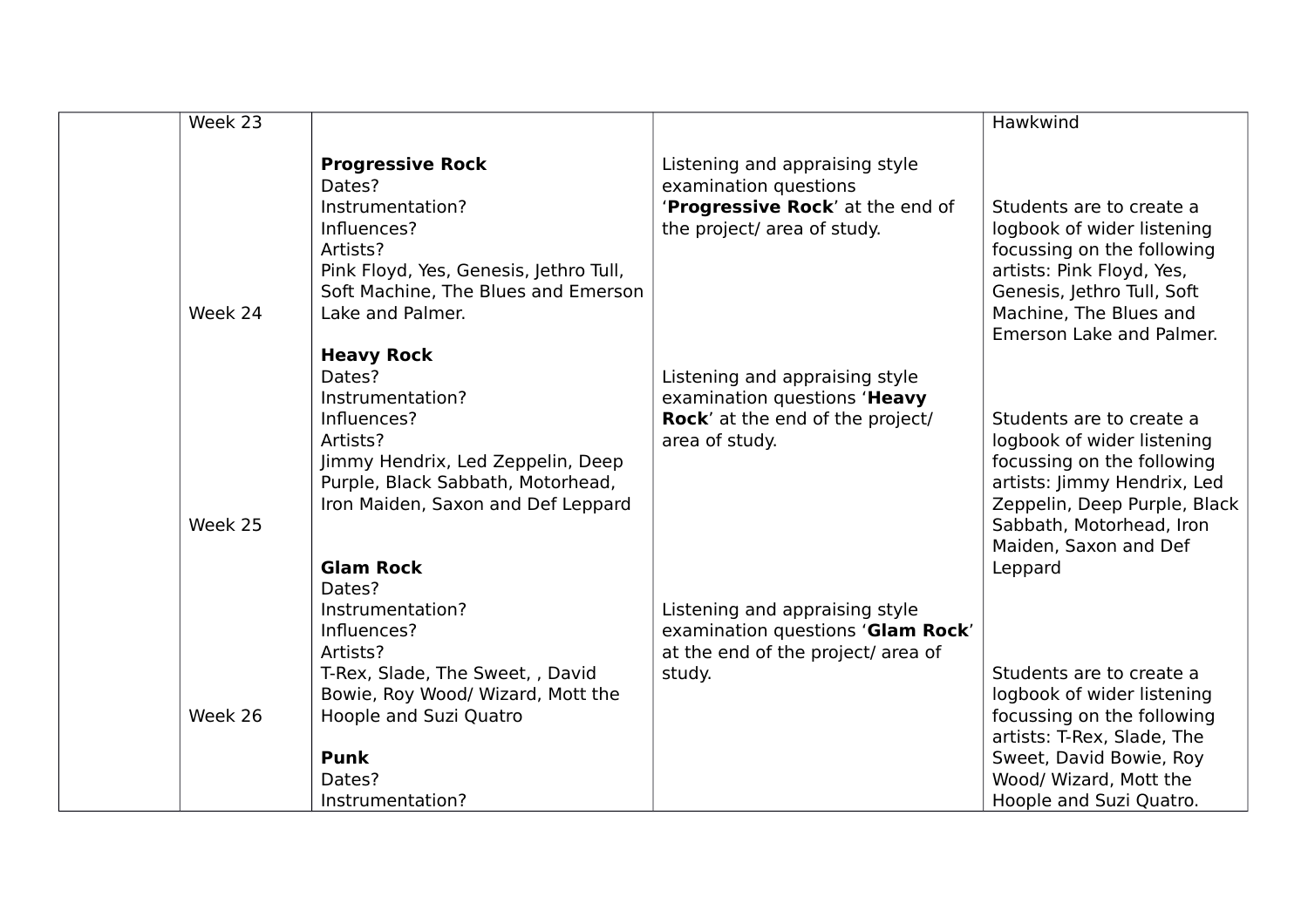|          |         | Influences?                           | Listening and appraising style         |                                  |
|----------|---------|---------------------------------------|----------------------------------------|----------------------------------|
|          |         | Artists?                              | examination questions 'Punk' at        |                                  |
|          |         | Sex Pistols, The Clash, The           | the end of the project/ area of study. |                                  |
|          | Week 27 | Stranglers, The Jam, The Buzzcocks,   |                                        | Students are to create a         |
|          |         | The Undertones and The Ruts           |                                        | logbook of wider listening       |
|          |         |                                       |                                        | focussing on the following       |
|          |         | <b>New Wave</b>                       |                                        | artists: Sex Pistols, The        |
|          |         | Dates?                                |                                        | Clash, The Stranglers, The       |
|          |         | Instrumentation?                      | Listening and appraising style         | Jam, The Buzzcocks, The          |
|          |         | Influences?                           | examination questions 'New Wave'       | Undertones and The Ruts          |
|          |         | Artists?                              | at the end of the project/ area of     |                                  |
|          |         | Elvis Costello, Ian Dury and the      | study.                                 |                                  |
|          |         | Blockheads, XTC, Squeeze, The         |                                        | Students are to create a         |
|          |         | Police, Blondie and Talking Heads     |                                        | logbook of wider listening       |
|          |         |                                       |                                        | focussing on the following       |
|          |         |                                       |                                        | artists: Elvis Costello, Ian     |
|          |         |                                       |                                        |                                  |
|          |         |                                       |                                        | Dury and the Blockheads,         |
|          |         |                                       |                                        | XTC, Squeeze, The Police,        |
|          |         |                                       |                                        | <b>Blondie and Talking Heads</b> |
| Spring 1 | Week 28 | <b>Synth Pop</b>                      | Listening and appraising style         | Students are to create a         |
|          |         | Dates?                                | examination questions 'Synth Pop'      |                                  |
|          |         |                                       |                                        | logbook of wider listening       |
|          |         | Instrumentation?                      | at the end of the project/ area of     | focussing on the following       |
|          |         | Influences?                           | study.                                 | artists: Ultravox, The Human     |
|          |         | Artists?                              |                                        | League, Gary Newman,             |
|          | Week 29 | Ultravox, The Human League, Gary      |                                        | Kraftwerk, Tears for  Fears,     |
|          |         | Newman, Kraftwerk, Tears for  Fears,  |                                        | Soft Cell, A-ha, Eurhythmics     |
|          |         | Soft Cell, A-ha, Eurhythmics and      |                                        | and Duran Duran.                 |
|          |         | Duran Duran.                          |                                        |                                  |
|          | Week 30 |                                       |                                        |                                  |
|          |         | <b>Indie Rock, Britpop and Grunge</b> | Listening and appraising style         | Students are to create a         |
|          |         | Dates?                                | examination questions 'Indie, Brit     | logbook of wider listening       |
|          |         | Instrumentation?                      | Pop and Grunge' at the end of the      | focussing on the following       |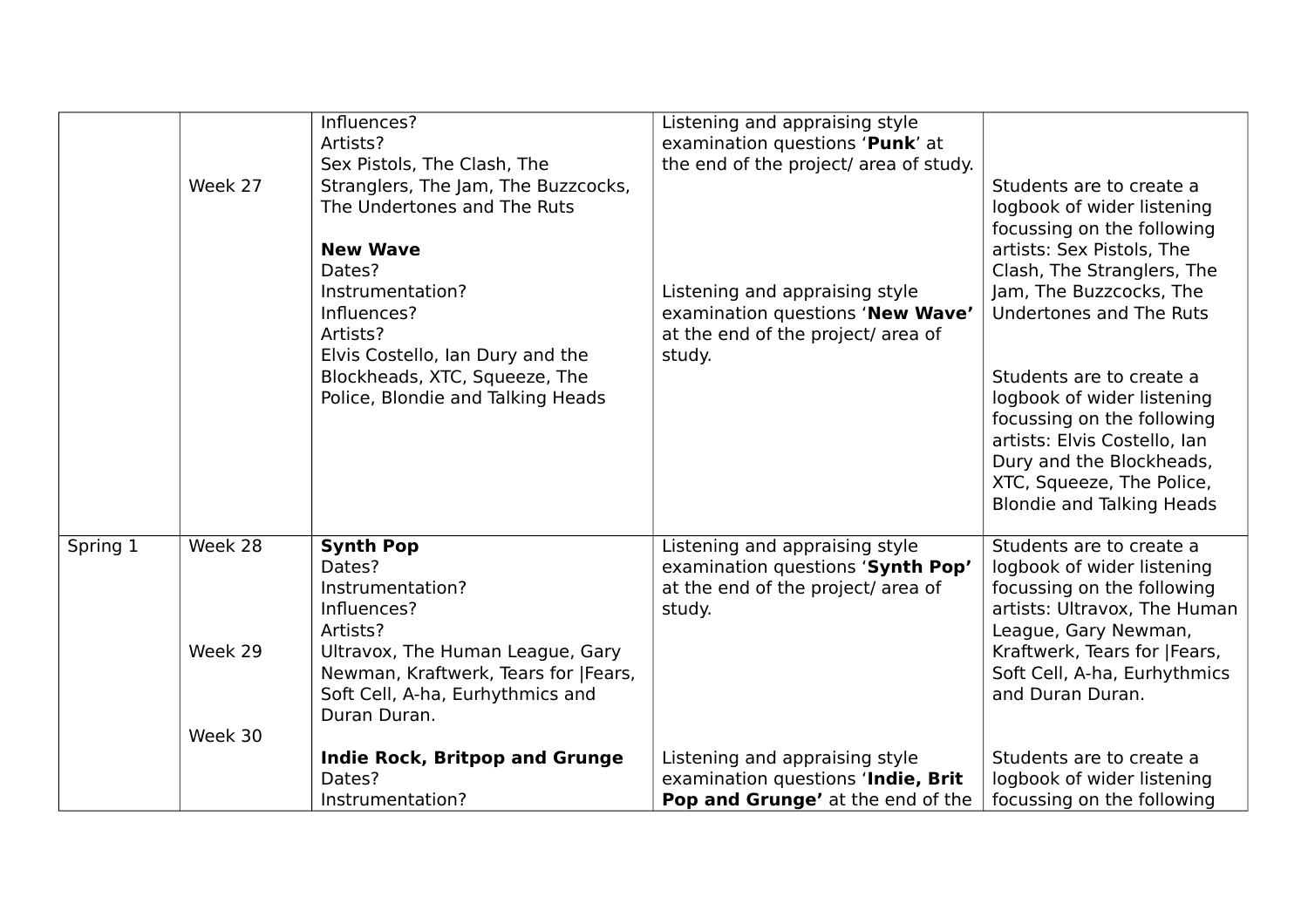|                 |         | Influences?                            | project/ area of study.                | artists:                                                 |
|-----------------|---------|----------------------------------------|----------------------------------------|----------------------------------------------------------|
|                 |         | Artists?                               |                                        | Pulp, The Cure, The House                                |
|                 |         |                                        |                                        | martins, Joy Division, New                               |
|                 |         | <b>Factory Records and Rough Trade</b> |                                        | Order, The Smiths, Happy                                 |
|                 | Week 31 | <b>Records</b>                         |                                        | Mondays, The Stone Roses,                                |
|                 |         | Pulp, The Cure, The House martins,     |                                        | Oasis, Blur, Suede, Arctic                               |
|                 |         | Joy Division, New Order, The Smiths,   |                                        | Monkeys, The Verve,                                      |
|                 |         | Happy Mondays, The Stone Roses,        |                                        | Coldplay, Nirvana                                        |
|                 |         | Oasis, Blur, Suede, Arctic Monkeys,    |                                        |                                                          |
|                 |         | The Verve, Coldplay, Nirvana           |                                        |                                                          |
| Spring 2        | Week 32 | Country                                | Listening and appraising style         | Students are to create a                                 |
| <b>Acoustic</b> |         | Dates?                                 | examination questions 'Country' at     | logbook of wider listening                               |
| and Folk        |         | Instrumentation?                       | the end of the project/ area of study. | focussing on the following                               |
| <b>Music</b>    |         | Influences?                            |                                        | artists: Jimmy Rogers, Hank                              |
|                 |         | Artists?                               |                                        | Williams, Johnny Cash, Patsy                             |
|                 |         | Jimmy Rogers, Hank Williams, Johnny    |                                        | Cline, Tammy Wynette, Dolly                              |
|                 |         | Cash, Patsy Cline, Tammy Wynette,      |                                        | Parton, Shania Twain and                                 |
|                 |         | Dolly Parton, Shania Twain and Taylor  |                                        | Taylor Swift.                                            |
|                 |         | Swift.                                 |                                        |                                                          |
|                 | Week 33 |                                        | Listening and appraising style         |                                                          |
|                 |         | <b>American Folk Rock and Country</b>  | examination questions 'Country' at     | Students are to create a                                 |
|                 |         | Rock in the 1960s                      | the end of the project/ area of study. | logbook of wider listening                               |
|                 |         | Dates?<br>Instrumentation?             |                                        | focussing on the following                               |
|                 |         | Influences?                            |                                        | artists: Bob Dylan, Neil<br>Young, Joni Mitchell and The |
|                 |         | Artists?                               |                                        | Eagles.                                                  |
|                 |         | Bob Dylan, Neil Young, Joni Mitchell   |                                        |                                                          |
|                 |         | and The Eagles.                        |                                        |                                                          |
|                 | Week 34 |                                        | Listening and appraising style         |                                                          |
|                 |         | <b>Modern Folk and Acoustic Music</b>  | examination questions 'Modern          | Students are to create a                                 |
|                 |         | Dates?                                 | Folk and Acoustic' at the end of       | logbook of wider listening                               |
|                 |         | Instrumentation?                       | the project/ area of study.            | focussing on the following                               |
|                 | Week 35 | Influences?                            |                                        | artists: Bob Dylan, Joni                                 |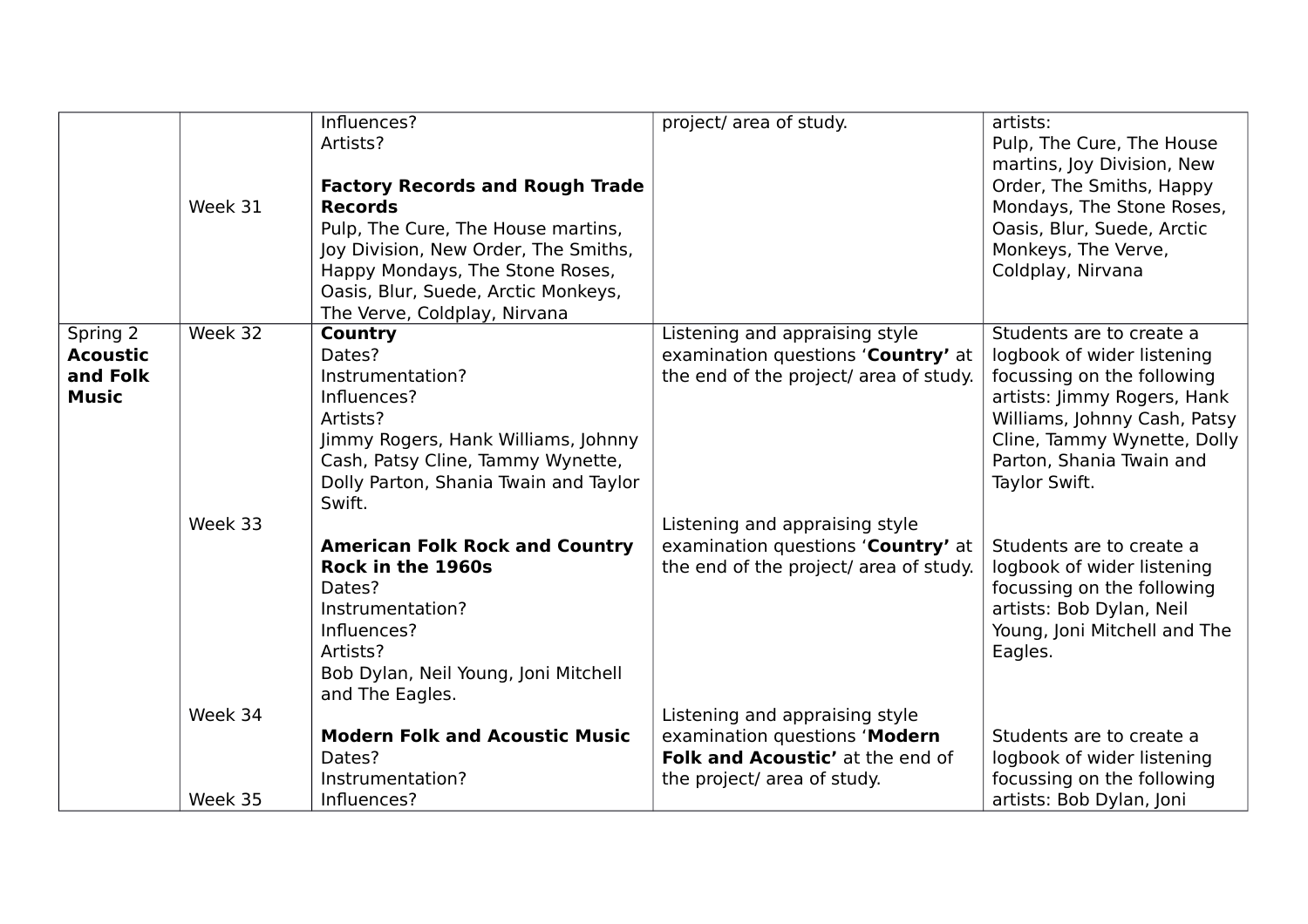|                                       |                    | Artists?<br>Bob Dylan, Joni Mitchell, Capercaillie,<br>Billie Bragg, Seth Lakeman, Ed<br>Sheeran, Mumford and Sons and<br>Frank Turner.                                                                                                                                                              |                                                                                                                                    | Mitchell, Capercaillie, Billie<br>Bragg, Seth Lakeman, Ed<br>Sheeran, Mumford and Sons<br>and Frank Turner.                                                                                                                                                                                                                |
|---------------------------------------|--------------------|------------------------------------------------------------------------------------------------------------------------------------------------------------------------------------------------------------------------------------------------------------------------------------------------------|------------------------------------------------------------------------------------------------------------------------------------|----------------------------------------------------------------------------------------------------------------------------------------------------------------------------------------------------------------------------------------------------------------------------------------------------------------------------|
| Summer 1<br><b>Commerci</b><br>al Pop | Week 36<br>Week 37 | <b>Commercial Pop</b><br>Dates?<br>Instrumentation?<br>Influences?<br>Artists?<br>Stock, Aitken and Waterman, Sandie<br>Shaw, Lulu, Cilla Black, Madonna,<br>Bananarama, Kylie Minogue, Girls<br>Aloud, One Direction, Little Mix.                                                                   | Listening and appraising style<br>examination questions<br>'Commercial Pop' at the end of<br>the project/ area of study.           | Students are to create a<br>logbook of wider listening<br>focussing on the following<br>artists: Stock, Aitken and<br>Waterman, Sandie Shaw,<br>Lulu, Cilla Black, Madonna,<br>Bananarama, Kylie Minogue,<br>Girls Aloud, One Direction,<br>Little Mix.                                                                    |
| <b>Urban and</b><br><b>Hip Hop</b>    | Week 38<br>Week 39 | <b>Urban and Hip Hop</b><br>Dates?<br>Instrumentation?<br>Influences?<br>Artists?<br>DJ Kool Herc, Sugarhill Gang, LL Cool<br>J, Grandmaster Flash, Run-DMC, The<br>Beastie Boys, Coolio, Kanye West,<br>Beyoncé, Dizzee Rascal, Craig David,<br>Drake, The Black Eyed Peas, Rihanna<br>and Stormzy. | Listening and appraising style<br>examination questions 'Urban and<br><b>Hip Hop'</b> at the end of the project/<br>area of study. | Students are to create a<br>logbook of wider listening<br>focussing on the following<br>artists: DJ Kool Herc,<br>Sugarhill Gang, LL Cool J,<br>Grandmaster Flash, Run-<br>DMC, The Beastie Boys,<br>Coolio, Kanye West,<br>Beyoncé, Dizzee Rascal,<br>Craig David, Drake, The<br>Black Eyed Peas, Rihanna<br>and Stormzy. |
| Summer 2<br><b>Electronic</b>         |                    | <b>Electronic Dance Music</b>                                                                                                                                                                                                                                                                        |                                                                                                                                    |                                                                                                                                                                                                                                                                                                                            |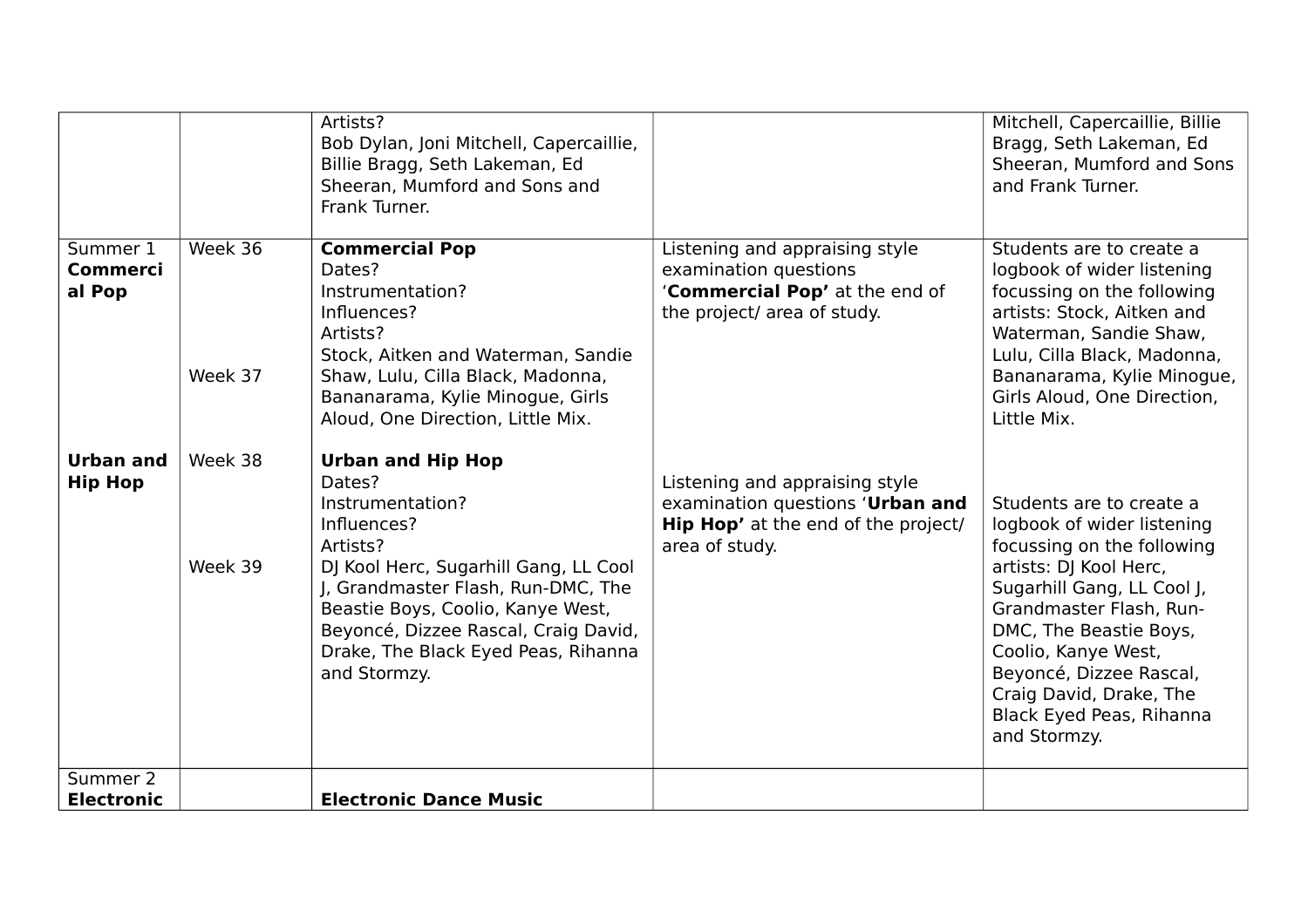| <b>Dance</b>     | Week 40 | <b>House and Garage, Trance,</b>      | Listening and appraising style        | Students are to create a     |
|------------------|---------|---------------------------------------|---------------------------------------|------------------------------|
| <b>Music</b>     |         | Jungle and Drum & Bass,               | examination questions 'Electronic     | logbook of wider listening   |
|                  |         | <b>Chillout, Ambient and Trip Hop</b> | <b>Dance Music'</b> at the end of the | focussing on the following   |
|                  | Week 41 | and Dubstep                           | project/ area of study.               | artists: Frankie Knuckles,   |
|                  |         | Artists?                              |                                       | MARRS, Coldcut, Bomb the     |
|                  |         | Frankie Knuckles, MARRS, Coldcut,     |                                       | Bass, S-Express, Aphex Twin, |
|                  | Week 42 | Bomb the Bass, S-Express, Aphex       |                                       | The Orb, The KLF, Robert     |
|                  |         | Twin, The Orb, The KLF, Robert Miles, |                                       | Miles, FatBoy Slim, Moby,    |
|                  |         | FatBoy Slim, Moby, The Prodigy, The   |                                       | The Prodigy, The Chemical    |
|                  | Week 43 | Chemical Brothers, Daft Punk, Tiesto, |                                       | Brothers, Daft Punk, Tiesto, |
|                  |         | David Guetta, Calvin Harris, Avicii,  |                                       | David Guetta, Calvin Harris, |
|                  |         | Swedish House Mafia, The              |                                       | Avicii, Swedish House Mafia, |
|                  |         | Chainsmokers and Disclosure.          |                                       | The Chainsmokers and         |
|                  |         |                                       |                                       | Disclosure.                  |
|                  |         |                                       |                                       |                              |
|                  | Week 44 |                                       |                                       |                              |
| <b>Music for</b> |         |                                       | Listening and appraising style        |                              |
| <b>Film and</b>  |         | <b>What is Game music?</b>            | examination questions 'Game           |                              |
| <b>Computer</b>  |         | Dates?                                | Music' at the end of the project/     | Students are to create a     |
| Games?           |         | Instrumentation?                      | area of study.                        | logbook of wider listening   |
|                  | Week 45 | Influences?                           |                                       | focussing on the following   |
|                  |         | Artists?                              |                                       | artists: Tomohiro Nishikado, |
|                  |         | Tomohiro Nishikado, Nobuo Uematsu,    |                                       | Nobuo Uematsu, Martin        |
|                  |         | Martin O'Donnell, Tommy Tallerico     |                                       | O'Donnell, Tommy Tallerico   |
|                  | Week 46 | and Jeremy Soule                      |                                       | and Jeremy Soule             |
|                  |         |                                       | Listening and appraising style        |                              |
|                  |         | <b>What is Music for Film?</b>        | examination questions 'Film           |                              |
|                  | Week 47 | Dates?                                | Music' at the end of the project/     | Students are to create a     |
|                  |         | Instrumentation?                      | area of study.                        | logbook of wider listening   |
|                  |         | Influences?                           |                                       | focussing on the following   |
|                  |         | Artists?                              |                                       | artists: Vangelis, John      |
|                  |         | Vangelis, John Williams, James        |                                       | Williams, James Horner,      |